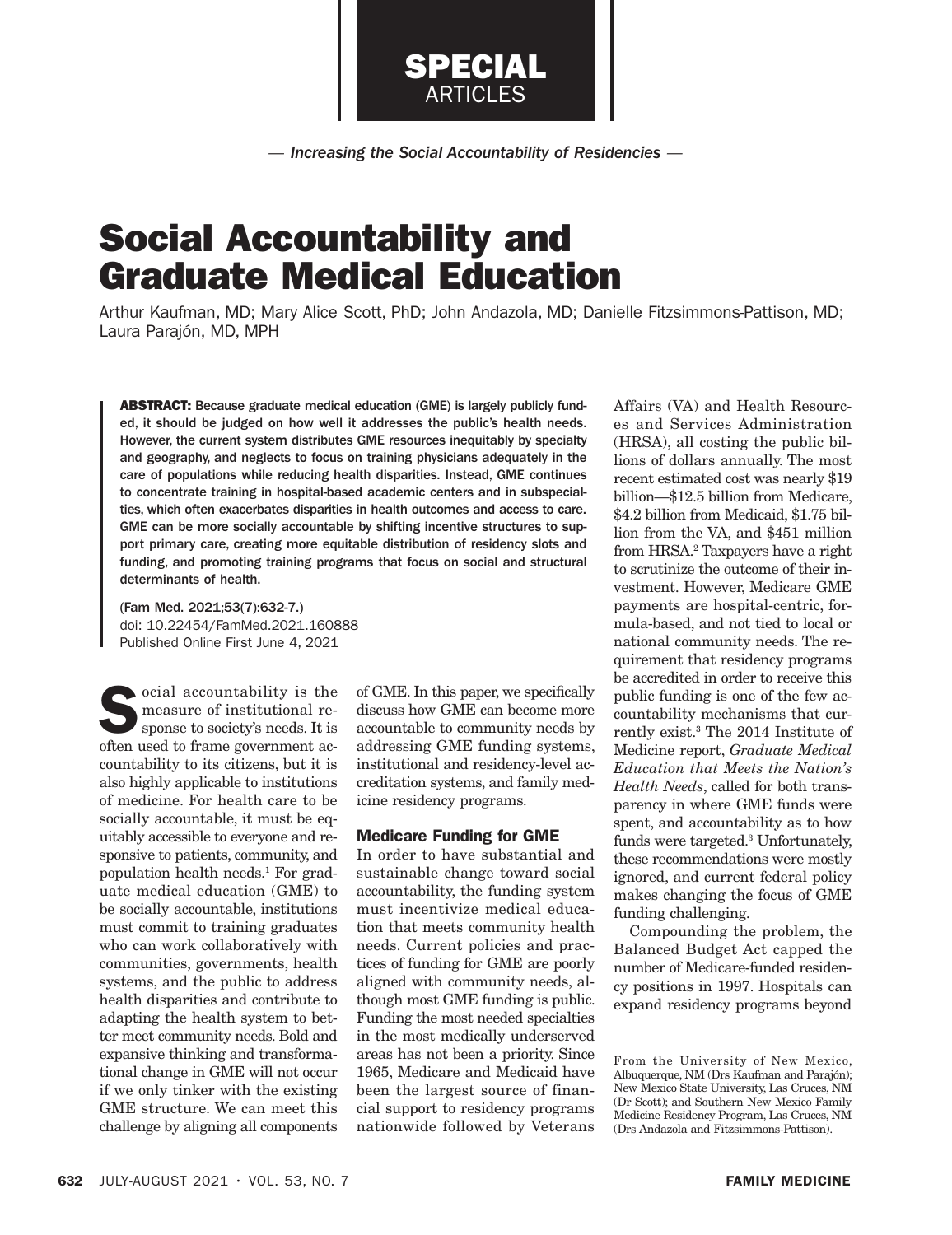the cap but will not receive additional Medicare payments for these trainees. Thus, clinical departments must self-fund residency positions exceeding the cap. This leads to a disproportionate growth of betterfunded subspecialties compared to currently less profitable specialties such as primary care. In a 5-year period after the passage of the Balanced Budget Act, subspecialty training grew at a ratio of 5:1 compared to primary care.<sup>4</sup>

Such cost control measures do not necessarily support improved community health outcomes. An increased ratio of primary care physicians to specialists in a community increases overall health, decreas $es cost<sub>5</sub>$  and is associated with increased life expectancy.6 Still our current GME system does not train enough primary care physicians, nor does it train them in the places where they are most needed. In 2019, only 9% of residents in all Accreditation Council for Graduate Medical Education (ACGME) training programs nationwide were training in family medicine.7 Family medicine is the specialty that most closely mirrors the rural/urban distribution of the general population. Significantly, family physicians represent the largest proportion of primary care physicians in rural areas.8 While internal medicine does provide some primary care physicians, the vast majority of internal medicine residents subspecialize.9 Pediatrics follows a similar trend.10

Currently, Medicare-funded GME resources are also disproportionately concentrated in the northeastern states (Figure 1). These states have more physicians, more Medicare-funded GME slots, and more funding for those slots per 100,000 population. For example, Montana has 1.63 Medicare-sponsored residency slots per 100,000 population while New York has 77.13. Similarly, Louisiana's residents are funded at \$63,811 per resident per year, while Connecticut's are funded at \$155,135.11

This maldistribution of training positions and funding leads to inequitable distribution of physicians. New York and Massachusetts not only have some of the highest numbers of Medicare-funded GME slots in the nation but also have the highest physician density per 100,000

population. This contrasts with Wyoming and Idaho that have some of the fewest GME slots per 100,000 population as well as the lowest physician density in the nation.

In addition, only DME (Direct Graduate Medical Education funding), not IME (Indirect Graduate Medical Education funding), funds GME in community settings, even though this is where most health care takes place. Full funding, including both DME and IME, only applies to training in teaching hospitals or at teaching hospital-affiliated clinics.3

## Medicaid Funding for GME

In 45 states and the District of Colombia, over \$4 billion of Medicaid funds are spent to support GME annually. Unfortunately, Medicaid GME is largely directed in a manner similar to Medicare GME, with a formula-based, hospital-centric distribution of funds. Only a few states direct all or some of these payments to address primary care shortages or underserved communities<sup>12</sup> States can utilize Medicaid to create community-based GME programs that meet community needs.13,14 In order



Figure 1: Active Physicians per 100,000 Population, 2018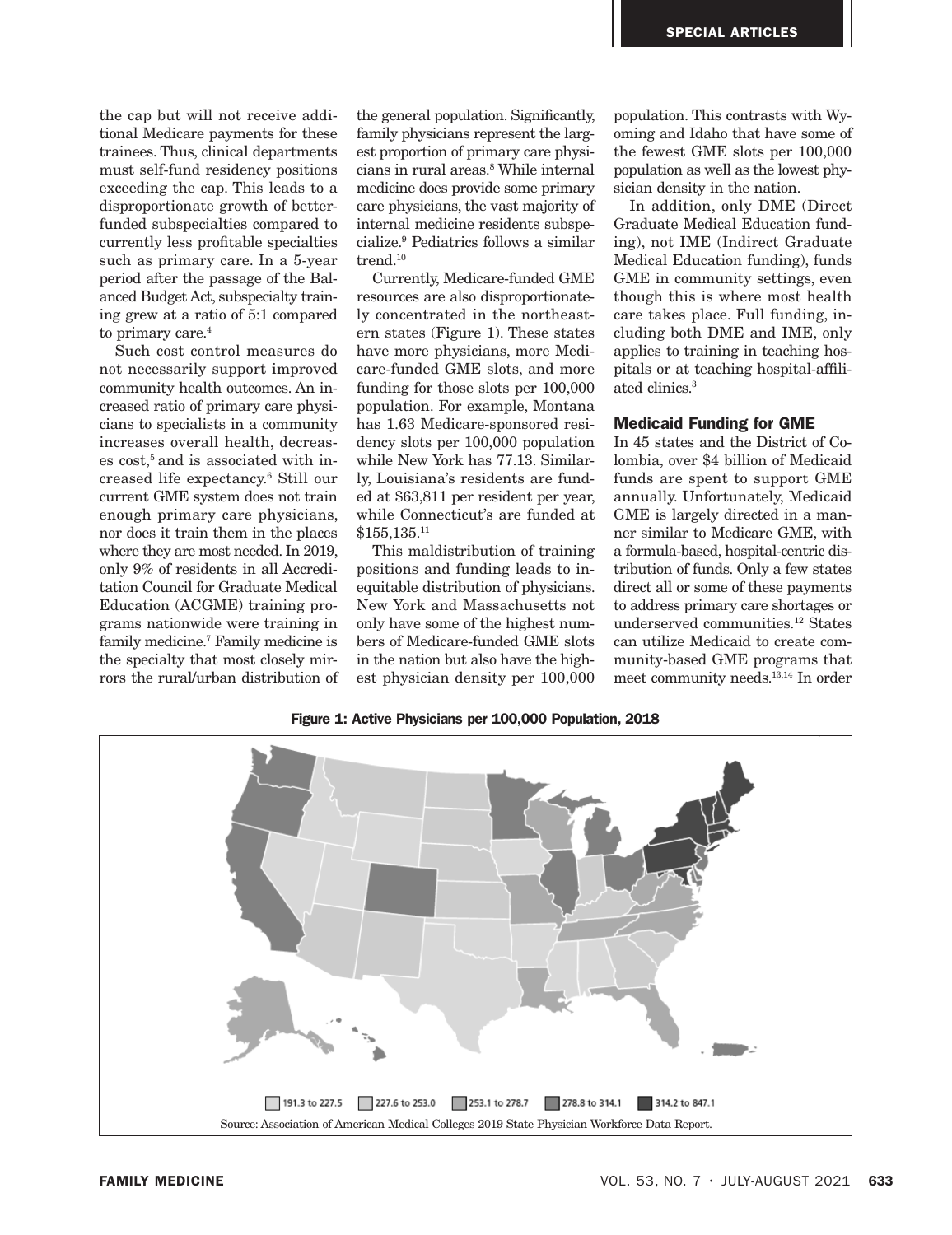to do this, state governments need to uncouple Medicaid GME dollars from Medicare GME allocation formulas. States have more direct control of how these funds are spent and thus can create state-based, socially-accountable GME programs in their own communities while directing these funds toward the greatest health care and workforce needs of the state.12

# Recommendation 1

Congress should act to direct the Centers for Medicare and Medicaid Services (CMS) to address the lack of social accountability that exists in the current funding method of graduate medical education. They must utilize the reports available to them such as the 2014 National Academies of Medicine (previously Institute of Medicine) report *Graduate Medical Education That Meets the Nation's Health Needs*. Congress should direct CMS to build a new GME financial infrastructure with focus on these recommendations:

### *Recommendation 1a*

CMS should offer clear guidelines regarding budgetary accountability for how GME funds are spent that are consistent with the use of public funding to meet community needs.

## *Recommendation 1b*

CMS should set national goals to incentivize primary care, particularly family medicine, to address community needs nationwide.

#### *Recommendation 1c*

CMS should utilize data on residency program graduate specialty, practices, and location to target funding toward meeting societal needs for specific specialties where they are needed.

## *Recommendation 1d*

CMS should allow nonhospital venues (Federally Qualified Health Centers, Rural Health Clinics, Indian Health Services) access to GME funding to train residents in

community settings where the majority of care takes place..

## Recommendation 2

States should utilize Medicaid to create state-based GME funding designed to meet community needs.

#### *Recommendation 2a*

State governments should uncouple Medicaid GME dollars from Medicare GME allocation formulas in order to accomplish this.

## Accreditation of GME **Institutions**

In addition to realigning GME funding toward needed specialties in underserved areas, changes are also needed in accreditation policies for training institutions and residency programs to improve social accountability. The ACGME's concern is predominantly focused on quality in education of and service by residents within hospital and clinic walls. But how is quality defined? Advanced models do exist in other countries. Canada, for example, has developed a set of guiding principles for medical education that explicitly includes social accountability. This model, endorsed by all Canadian faculties of medicine, focuses on community health and social determinants of health equity. It is part of a global movement supported by the World Health Organization.15,16

In the United States, similar efforts have not been as strongly endorsed. In 2010, Mullan et al published medical school rankings on social responsibility; by aligning metrics with global social accountability efforts, the report upended traditional methods of ranking medical schools.17 Key criteria defining social ranking included number of graduates in primary care, working in underserved communities, and representing underrepresented minorities. Many of the usually topranked medical schools fell toward the bottom in social responsibility rankings. The authors faced great criticism, especially from leaders of institutions accustomed to high

rankings on traditional measures of research grants, selectivity, national board scores, and peer recognition, all of which correlated poorly with the degree to which graduates serve in the most needed specialties in the communities with most need. While these new rankings were applied to undergraduate medical education, a similar model could be adapted to assess social accountability in graduate medical education. The ACGME has made some progress in addressing social accountability in medical education, although it does not as fully embrace the social accountability principles that the Canadian model does.18

The ACGME's diversity initiative includes common program requirements that have the potential to address social accountability. These requirements include that programs address recruitment and retention of a diverse and inclusive workforce, that program directors create an environment that facilitates residents' ability to raise concerns without fear, that programs address evaluation so as not to rely on first-time board pass rates as a measure of program excellence, and that programs and sponsoring institutions create a professional and respectful environment.19 These requirements speak to the need to think critically about program and institutional cultures to ensure inclusivity and support for diversity in general, but they do not directly address the inclusion of groups that represent the communities they serve. The ACGME does provide resources and forums for sharing program-specific initiatives, but specific requirements remain vague. Thus, they are insufficient to fully support increased diversity of the physician population.

In addition, through the Clinical Learning Environment Review (CLER) program's Pathways to Excellence, the ACGME provides a framework for achieving health care quality. One of the components of the framework is a recommendation that residents, fellows, and faculty members engage in clinical site initiatives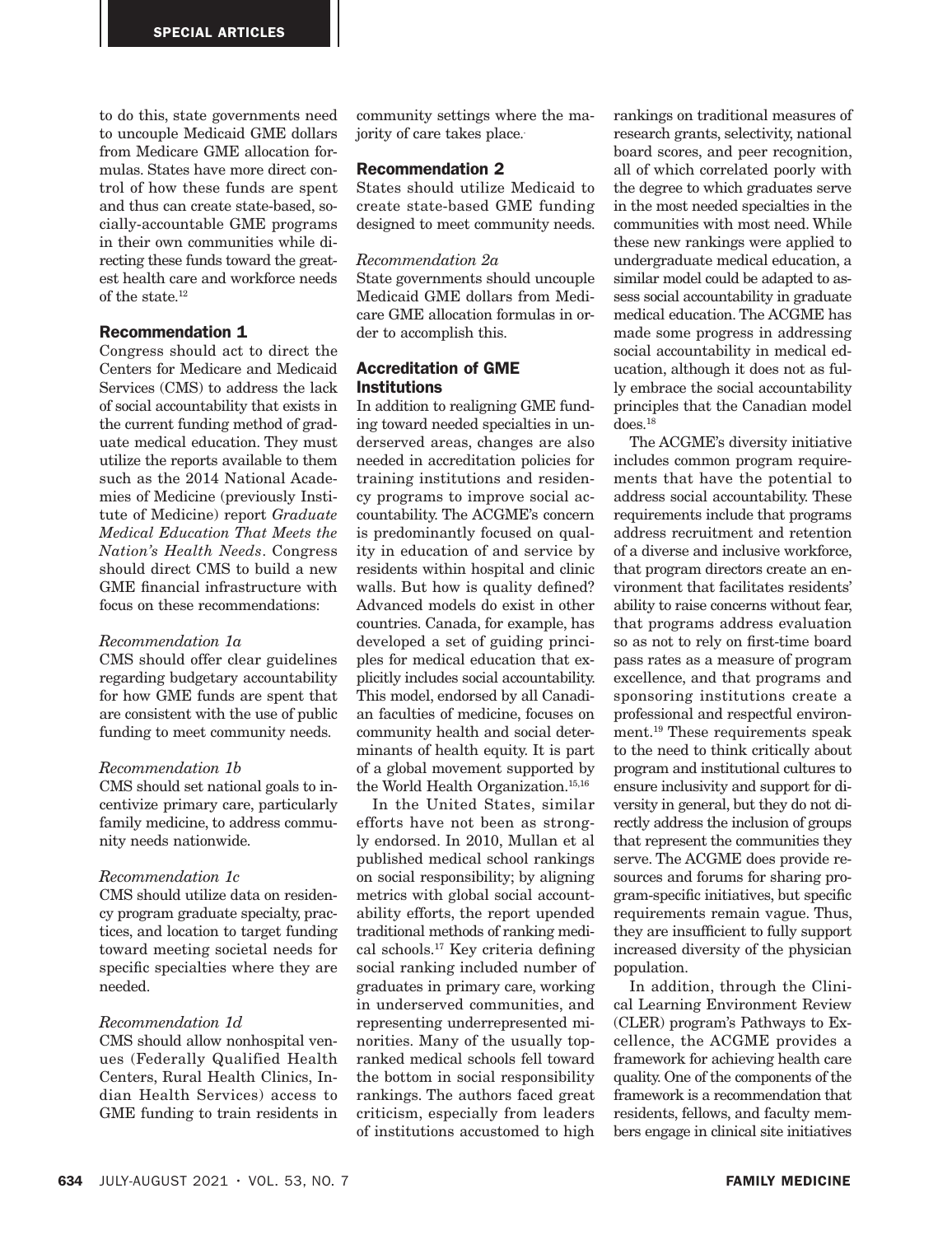to eliminate health care disparities.<sup>20</sup> However, the 2016 and 2019 *CLER National Reports of Findings* cited that few clinical learning environments were engaged in comprehensive efforts to identify and eliminate health care disparities. It was uncommon for residents, faculty members, or program directors to be involved in these efforts.21,22 The efforts the ACGME is taking to address health disparities must be sustained and strengthened as health care disparities persist.

The ethnic distribution in the US population is shifting rapidly, such that within two decades, a majority of our population will be Hispanic/Latino, African American, Asian, Native American and mixed ethnicity. However, the ethnicity of medical students and thus, residents, has not kept pace. This ethnic disparity between physicians and patients portends a negative health impact.<sup>23</sup> Ethnic minority physicians are five times more likely to see ethnic minority patients than are non-Hispanic white physicians,<sup>23</sup> and the concordance of race/ethnicity between physicians and patients leads to better health outcomes.<sup>24</sup> In addition, underrepresented minority physicians are more likely to work in underserved communities.<sup>25</sup>

Equally alarming is the fact that as the nation's wealth is increasingly concentrated in the top 1% of the population, the vast majority of Americans have made far fewer economic gains in real terms. Yet, incoming US medical students' family income has remained steadily in the upper income quintiles, further distancing the socioeconomic life experience of future physicians from that of their patients and communities.<sup>26</sup> This disparity could further exacerbate the geographic maldistribution of the physician workforce in the future. To be socially accountable, we need to train physicians that reflect the demographic mix of the communities they serve.

The ACGME must expand current competencies to more fully address the community forces, assets,

and challenges that affect the health of individuals and communities. The ACGME, as an accreditor, can play an important role building social accountability in GME by requiring monitoring of the impact of GME on community health.27 ACGME should set standards for and require measures of social accountability in institutional accreditation standards, specifically focusing on the following recommendations.

## Recommendation 3

The ACGME should further develop its institutional requirements to specifically strive for resident racial, ethnic, and socioeconomic diversity that mirrors the diversity of the community the program serves.

#### Recommendation 4

The ACGME should strengthen the requirements for institutions to utilize community health needs and demographic data as part of institutional and residency accreditation requirements.

## Recommendation 5

The ACGME should strengthen systems-based practice or develop a new competency that specifically addresses health disparities.

## Accreditation of Family Medicine Residency Programs

To fully achieve social accountability, family medicine training programs must also respond to the specific community needs where their programs are located. In reality, medical care explains only about 10% of the premature deaths in the United States, whereas social and structural determinants of health account for more than  $60\%$ .<sup>28</sup> While these determinants of health are common across settings at a macro level, there are local nuances that primary care physicians will need to know in order to effectively address community health needs. However, current training is skewed toward academic teaching hospitals, which limits residents' exposure to the complexity of health equity in communities,

including both its assets and challenges. To fulfill our goal of social accountability, we need to think beyond traditional expectations as to where residents train and who trains them.29 We need to consider a broader array of teachers and role models with expertise and a track record for addressing social and structural factors that contribute to health inequities, from social scientists to community health workers. We acknowledge that there are programs with long histories of doing this type of training, however these models are not yet standard for all training programs.

For example, community health workers have been shown to be effective trainers of social determinants to family medicine residents.30 Health extension agents have made a major contribution in linking community health needs with university resources in education, service and research.14 Social scientists have played a central role in training physicians to be accountable to their communities and to ensuring that residency programs are outward facing and responsive to community needs.31

Just as health professionals learn to interpret and address abnormal vital signs, family physicians must now learn to ask about key social determinants of health and address adverse findings. In one study of a network of university and community health centers, 50% of all primary care clinic patients screened for 11 common social determinants had at least one adverse social determinant. Half of those had more than one; many had five or six. This important data was virtually unknown to the clinic or providers because this vital information is not routinely collected.32 Additionally, when primary care clinics hire community health workers (CHWs) to address social determinants, Medicaid-managed care organizations observed higher quality and lower cost for their enrollees.33 CHW presence is also a benefit to residents who now learn to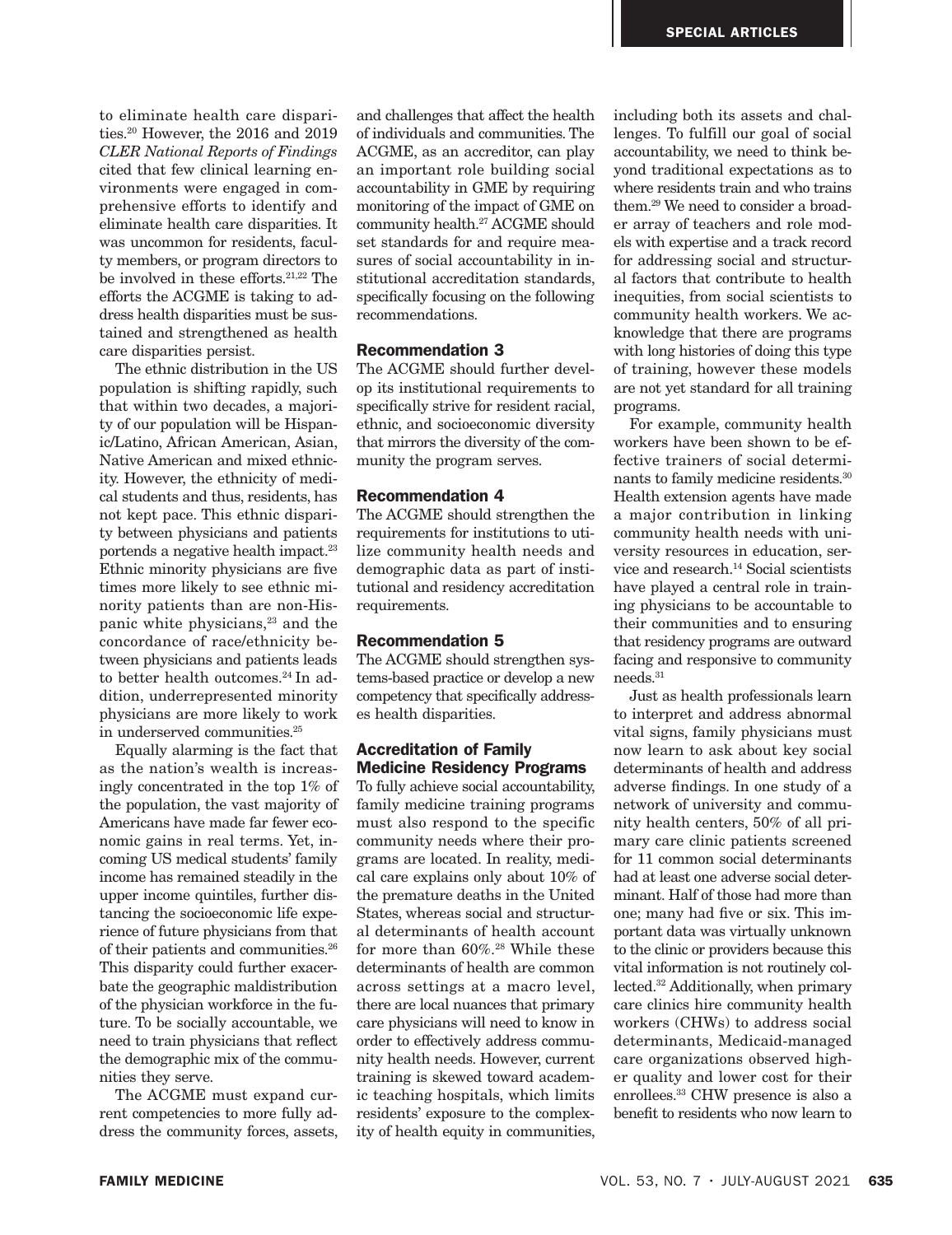practice with a health team providing more comprehensive care.

Additionally, because family medicine training is so heavily focused upon a hospital-based venue, we must find ways of bringing social accountability to life for residents in the inpatient setting. Residents come face to face with health equity issues experienced by their patients daily—whether this entails inequity in access to clinical services, in educational opportunities, in access to nutritious food, or in available transportation. Further, residents often hospitalize patients whose admissions could have been prevented if we addressed such health inequities. In one program, residents on ward teams learned to identify and address health policy challenges simply by asking about each patient, "How could this admission have been prevented?" The outcome included a range of policy changes from reinstallation of taxi vouchers in the ED to the addition of weekend pharmacy hours for the working poor.34 The Family Medicine Residency Review Committee (FM-RCC) should consider the following recommendations.

## Recommendation 6

Family medicine faculty should be broadened to include social scientists.

#### Recommendation 7

Family medicine training should be broadened to include more contributors to the health care team, including community health workers and health extension agents.

#### Recommendation 8

Residency curriculum should be relevant to the unique geographic and social context of the communities to which programs are responsible.

# *Recommendation 8a*

Extensive exposure to community-based learning experiences that develop a resident's understanding of, and ability to act upon, social determinants should be required.

Particular emphasis should be placed on vulnerable populations.

#### *Recommendation 8b*

Scholarly activity in residency programs should be directed and inspired by the local community's health needs.

## Recommendation 9

The FM-RRC should require evaluation of the skill sets of graduates applicable to community needs and track locations of graduate practices.

### **Conclusion**

Rethinking and reforming GME to better serve the needs of community health and fulfill the demands of social accountability will require reexamination of the funding, accreditation, and physician training in our graduate medical education system. In order for substantial and sustained change leading to a graduate medical education system that is socially accountable, funding reform must be at the forefront. Congress must direct CMS to reform the current Medicare-GME funding system to produce physicians trained to meet community needs. This new system must be data-driven and transparent.

The physicians produced by this GME system must be adequately prepared to address the inequities that exist in our communities and they must represent the racial, ethnic, cultural, and socioeconomic diversity of the communities they serve. The ACGME must continue and further develop its efforts to promote diversity. It should additionally require accountability in institutional accreditation based on community needs data and further develop competencies that specifically address health disparities. In addition, the FM-RRC should further prepare graduates to address health equity concerns by requiring residency programs to increase their health equity training in community settings, involving experts such as social scientists and community health workers.

We believe this transformation is not only possible, but essential to the future health of the United States.

CORRESPONDING AUTHOR: Address correspondence to Dr Mary Alice Scott, Department of Anthropology, New Mexico State University, 1525 Stewart St, Breland Hall, Rm 331, Las Cruces, NM 88003. 575-646-5935. mscott2@nmsu.edu.

#### **References**

- 1. Buchman S, Woollard R, Meili R, Goel R. Practising social accountability: from theory to action. Can Fam Physician. 2016;62(1):15-18.
- 2. Congressional Research Service. Federal support for graduate medical education: An Overview. Congressional Research Service Report R44376. 2018.
- 3. Committee on the Governance and Financing of Graduate Medical Education; Board on Health Care Services; Institute of Medicine; Eden J, Berwick D, Wilensky G, editors. Graduate Medical Education That Meets the Nation's Health Needs. Washington, D: National Academies Press; 2014 Sep 30. https://www. ncbi.nlm.nih.gov/books/NBK248027/. Accessed March 22, 2021.
- 4. Salsberg E, Rockey PH, Rivers KL, Brotherton SE, Jackson GR. US residency training before and after the 1997 Balanced Budget Act. JAMA. 2008;300(10):1174-1180. doi:10.1001/ jama.300.10.1174
- 5. Macinko J, Starfield B, Shi I. Contribution of primary care systems to health outcomes within Organization for Economic Cooperation and Development (OECD) countries, 1970- 1998. Milbank Q. 2005;83:457-502.
- 6. Basu S, Berkowitz SA, Phillips RL, Bitton A, Landon BE, Phillips RS. Association of primary care physician supply with population mortality in the United States, 2005-2015. JAMA Intern Med. 2019;179(4):506-514. doi:10.1001/ jamainternmed.2018.7624
- 7. Association of American Medical Colleges. ACGME Residents and Fellows by Sex and Specialty, 2019. https://www.aamc.org/datareports/interactive-data/acgme-residents-andfellows-sex-and-specialty-2019. Accessed February 23, 2021.
- 8. Petterson S, McNellis R, Klink K, Meyers D, Bazemore A. The State of Primary Care in the United States: A Chartbook of Facts and Statistics. Washington, DC: The Roberth Graham Center; 2018. https://www.graham-center. org/content/dam/rgc/documents/publicationsreports/reports/PrimaryCareChartbook.pdf. Accessed February 23, 2021.
- 9. American Board of Internal Medicine. Number of Candidates Certified Annually by the American Board of Internal Medicine. Philadelphia, PA: ABIM. https://www.abim.org/~/media/ ABIM%20Public/Files/pdf/statistics-data/candidates-certified-annually.pdf. Accessed February 23, 2021
- 10. Dalen JE, Ryan KJ, Alpert JS. Where have the generalists gone? They became specialists, then subspecialists. Am J Med. 2017;130(7):766-768. doi:10.1016/j.amjmed.2017.01.026